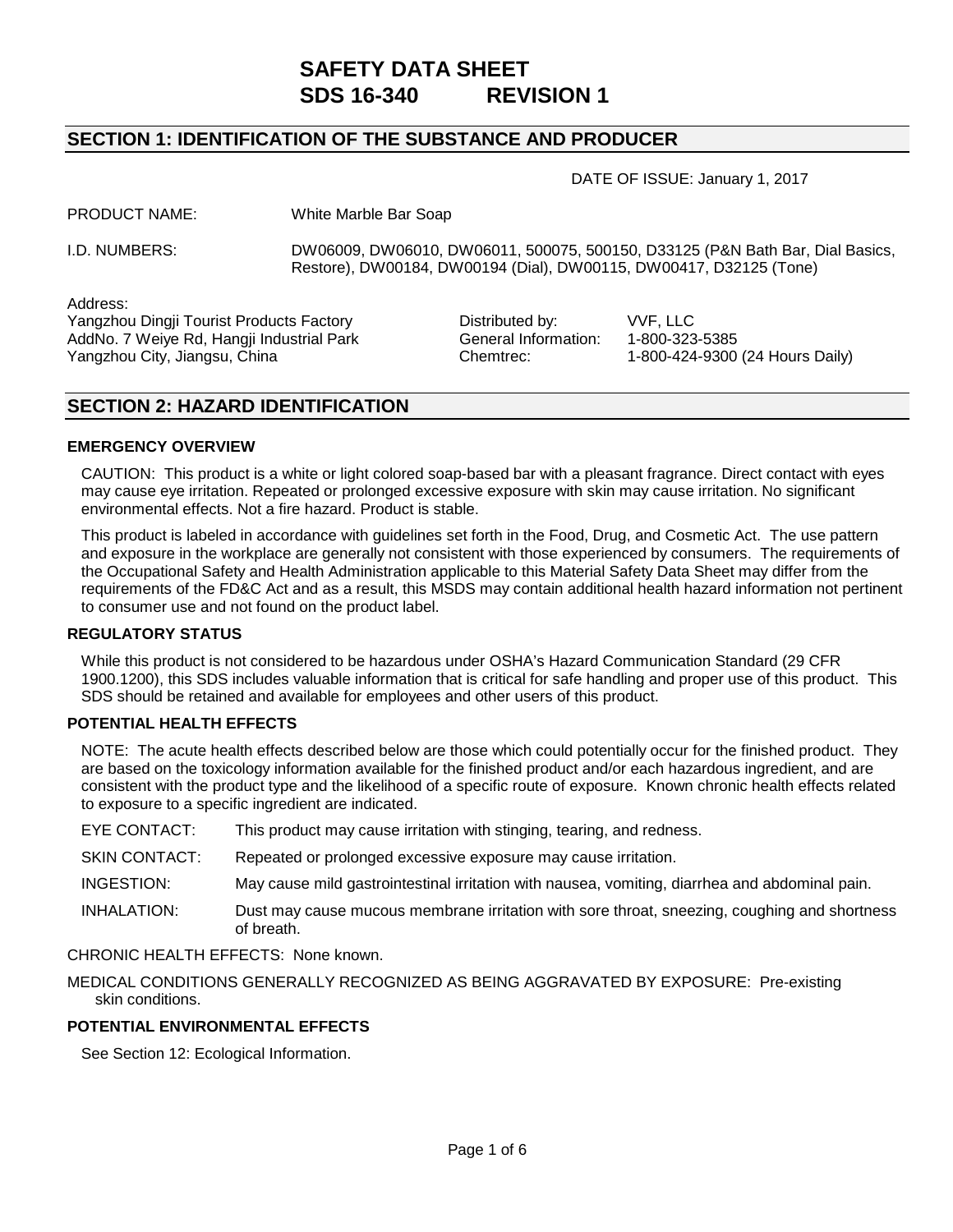# **SECTION 3: COMPOSITION / INFORMATION ON INGREDIENTS**

Based on our hazard evaluation, the following chemical substance(s) in this product have been identified as hazardous.

| <b>INGREDIENT</b> | <b>CAS NUMBER</b>       | PERCENT (w/w) |
|-------------------|-------------------------|---------------|
| Sodium Soap       | 67701-11-5 & 67701-10-4 | $60 - 100 \%$ |
| Glycerin          | $56-81-5$               | $1 - 5\%$     |

# **SECTION 4: FIRST AID MEASURES**

EYES:Rinse eyes immediately with plenty of water, occasionally lifting upper and lower lids, until no evidence of product remains. Get medical attention if pain or irritation persists.

SKIN:Rinse affected area with plenty of water until no evidence of product remains. Get medical attention if irritation persists.

INGESTION:Treat symptomatically and supportively. Maintain airway and respiration. If vomiting occurs, keep head below hips to prevent aspiration. Dilution by rinsing the mouth and giving water or milk to drink is generally recommended. If unconscious, the victim should not be given anything to drink. Contact physician or local poison control center.

INHALATION: Remove from exposure area to fresh air. Keep affected person warm and at rest. Treat symptomatically and supportively. Contact physician or local poison control center. If breathing has stopped, give artificial respiration, and get medical attention immediately.

NOTE TO PHYSICIAN: The physician's judgment should be used to control symptoms and clinical condition based on the individual reactions of the patient.

# **SECTION 5: FIRE FIGHTING MEASURES**

#### **FLAMMABLE PROPERTIES**

OSHA FLAMMABILITY CLASSIFICATION: Not applicable FLASH POINT: None

UPPER FLAMMABILITY LIMIT: Not applicable LOWER FLAMMABILITY LIMIT: Not applicable

AUTO-IGNITION TEMPERATURE: Not applicable

FIRE AND EXPLOSION HAZARD: The fire hazard for this product has not been determined. The hazard(s) of the component(s) with the most severe hazard(s) are: Slight fire hazard when exposed to heat or flame. Dust - air mixtures may ignite or explode.

HAZARDOUS DECOMPOSITION PRODUCTS: Thermal decomposition may release toxic and/or hazardous gases.

#### **EXTINGUISHING MEDIA**

Dry chemical, carbon dioxide, water spray or regular foam. For larger fires, use water spray, fog or regular foam.

#### **PROTECTION OF FIREFIGHTERS**

In case of fire, wear a full-face positive-pressure self-contained breathing apparatus and protective suit. Move container from fire area if you can do it without risk. Do not scatter spilled material with high-pressure water streams. Dike firecontrol water for later disposal. Use agents suitable for type of surrounding fire. Avoid breathing vapors, keep upwind.

# **SECTION 6: ACCIDENTAL RELEASE MEASURES**

#### PERSONAL PRECAUTIONS

Wear skin, eye and respiratory protection as recommended in Section 8. Stop or reduce any leaks if it is safe to do so. Spills present a slipping hazard. Keep unnecessary personnel away. Ventilate spill area if possible. Ensure clean-up is conducted by trained personnel only. Make sure area is slip-free before re-opening to traffic.

ENVIRONMENTAL PRECAUTIONS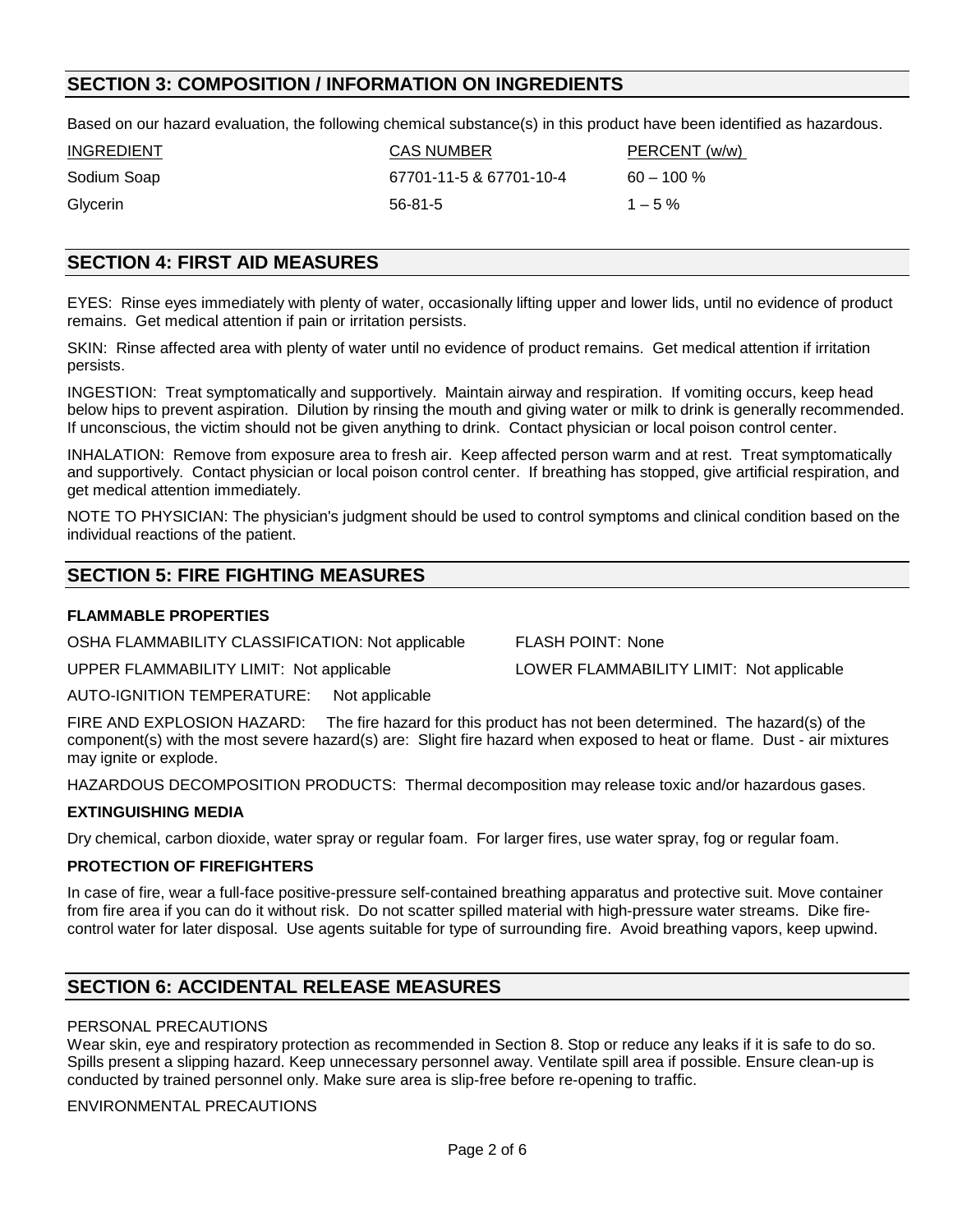Small or household quantities may be disposed in regular domestic trash. For larger quantities check with your local disposal authorities.

#### METHODS FOR CONTAINMENT AND CLEAN UP

SMALL SPILLS: Sweep or scoop up and place into suitable clean, dry containers for reclamation or later disposal. Wash site of spillage thoroughly with water. LARGE SPILLS: Sweep or scoop up. Dispose in suitable waste container. Keep unnecessary people away from spill.

## **SECTION 7: HANDLING AND STORAGE**

#### HANDLING:

Do not get in eyes. Do not take internally. Use with adequate ventilation. Keep the containers closed when not in use.

## STORAGE:

Store in original containers in a cool dry area. Store away from excessive heat and incompatible substances. Storage areas for large quantities (warehouse) should be well ventilated. Keep the containers tightly closed when not in use.

## **SECTION 8: EXPOSURE CONTROLS / PERSONAL PROTECTION**

This product is a personal care or cosmetic product. The use of this product by consumers is safe under normal and reasonable foreseen use. The information provided below refers to the occupational settings.

#### WORKER EXPOSURE LIMITS

The following exposure limits exist for the ingredients listed below. The TLV-TWA is the ACGIH Threshold Limit Value – Time Weighted Average. TLV-Ceiling Limit is the ACGIH Threshold Limit Value – Ceiling Limit. PEL-TWA is the OSHA Permissible Exposure Limit.

| <b>INGREDIENT</b>     | <b>CAS NUMBER</b>   | <b>EXPOSURE LIMIT</b>                                                                        |
|-----------------------|---------------------|----------------------------------------------------------------------------------------------|
| Soap Dust = Particles | 67701-11-5 & 67701- | TLV-TWA: 10 mg/m <sup>3</sup> (total dust), TLV-TWA: 3 mg/m <sup>3</sup> (respirable         |
| Not Otherwise         | $10 - 4$            | fraction), PEL-TWA: 15 mg/m <sup>3</sup> (total dust), PEL-TWA: 5 mg/m <sup>3</sup>          |
| Specified:            |                     | (respirable fraction),                                                                       |
| Glycerin (as mist)    | $56 - 81 - 5$       | TLV-TWA: 10 mg/m <sup>3</sup> (mist), PEL-TWA: 5 mg/m <sup>3</sup> (respirable fraction); 15 |
|                       |                     | $mg/m3$ (total mist)                                                                         |

ENGINEERING CONTROLS: Provide local exhaust or general dilution ventilation to keep exposure to airborne contaminants below the permissible exposure limits where mists or vapors may be generated.

RESPIRATOR: Air contamination monitoring should be carried out where mists or vapors are likely to be generated, to assure that the employees are not exposed to airborne contaminants above the permissible exposure limits. If respiratory protection is required, it must be based on the contamination levels found in the workplace, must not exceed the working limits of the respirator and be jointly approved by the National Institute for Occupational Safety and Health and the Mine Safety and Health Administration (NIOSH-MSHA).

FOR FIRE FIGHTING AND OTHER IMMEDIATELY DANGEROUS TO LIFE OR HEALTH CONDITIONS: Any selfcontained breathing apparatus that has a full-face piece and is operated in a pressure-demand or other positive-pressure mode. Any supplied-air respirator that has a full-face piece and is operated in a pressure-demand or other positivepressure mode in combination with an auxiliary self-contained breathing apparatus operated in pressure demand or other positive-pressure mode.

CLOTHING: Protective clothing is required where repeated or prolonged skin contact may occur.

GLOVES: Protective gloves are required where repeated or prolonged skin contact may occur.

EYE/FACE PROTECTION: Safety glasses are required to prevent eye contact where dusty conditions may occur.

# **SECTION 9: PHYSICAL AND CHEMICAL PROPERTIES**

| APPEARANCE:           | White or light colored soap-based bar |                 |               |
|-----------------------|---------------------------------------|-----------------|---------------|
| ODOR/ODOR THRESHOLD:  | Pleasant fragrance                    | PHYSICAL STATE: | Solid         |
| $pH$ ( $@$ 25 $°C$ ): | Not available                         | VAPOR DENSITY:  | Not available |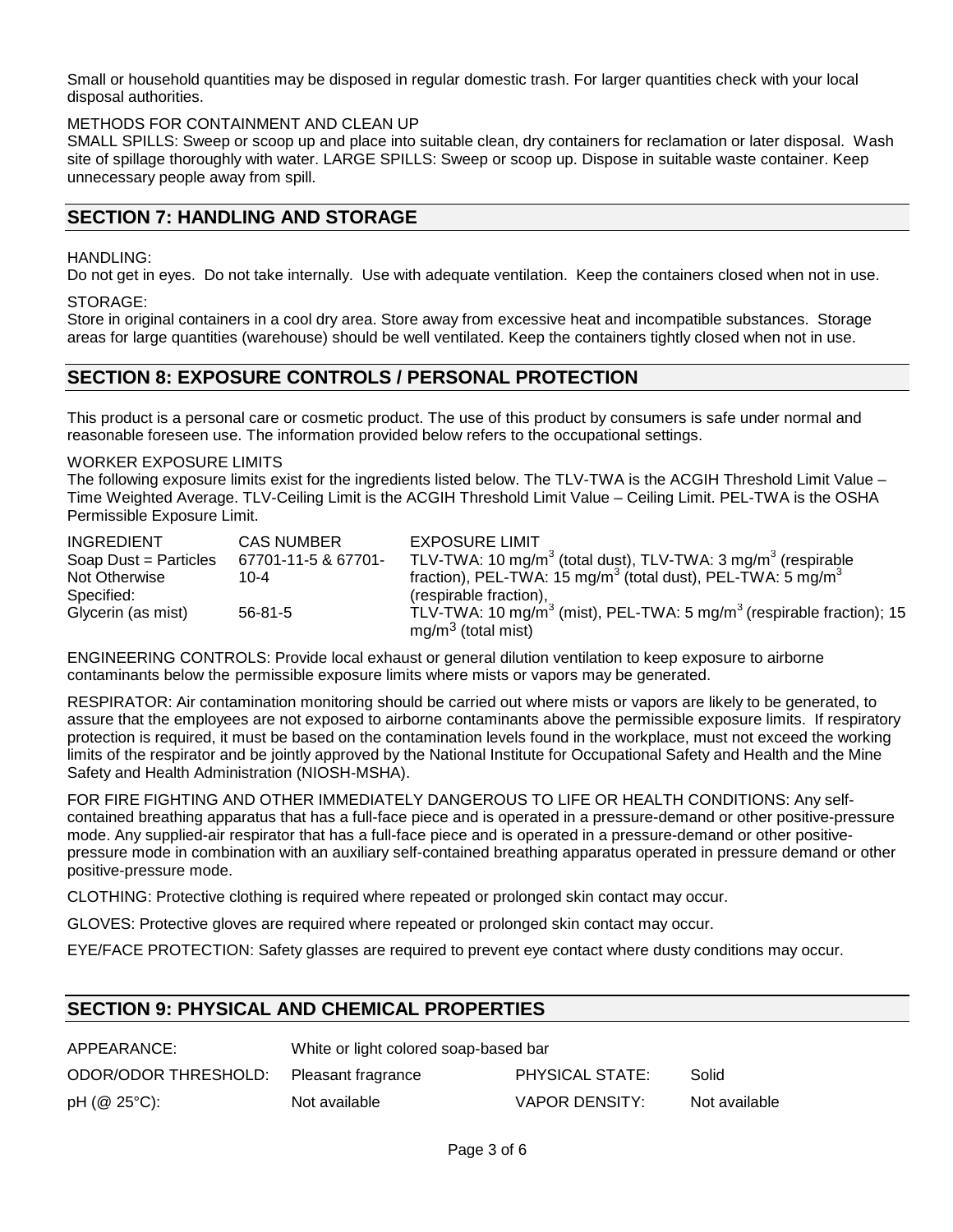BOILING POINT: Not available VAPOR PRESSURE: Not available MELTING/FREEZING POINT: Not available FLASH POINT: See Section 5. FLAMMABLE PROPERTIES: Not flammable SOLUBILITY IN WATER: Nearly complete DENSITY/SPECIFIC GRAVITY: Not applicable **EVAPORATION RATE:** Not available OCTANOL/WATER PARTITION COEFFICIENT (Kow): Not available VISCOSITY (Dynamic): Not available

**SECTION 10: STABILITY AND REACTIVITY**

CHEMICAL STABILITY: Stable under normal ambient temperature (70°F, 21°C) and pressure (1 atm).

CONDITIONS TO AVOID: Avoid contact with incompatible substances and excessive heat.

INCOMPATIBLE MATERIALS: Strong oxidizers, acids and bases.

HAZARDOUS DECOMPOSITION PRODUCTS: Thermal decomposition may release toxic and/or hazardous gases including oxides of carbon and sodium.

POSSIBILITY OF HAZARDOUS REACTIONS: Hazardous polymerization will not occur.

# **SECTION 11: TOXICOLOGICAL INFORMATION**

PRODUCT INFORMATION SUMMARY: This product is a personal care or cosmetic product. The use of this product by consumers is safe under normal and reasonable foreseen use. Direct contact with eyes may cause eye irritation. Repeated or prolonged excessive exposure with skin may cause irritation.

COMPONENT ANALYSIS: The following toxicity information is for the hazardous ingredient(s) when used as technical grade and is provided as reference for the occupational settings.

| <b>INGREDIENT</b>                        | LD50 / DRAIZE SCORE             | <b>TOXICITY / IRRITATION RATING</b> |
|------------------------------------------|---------------------------------|-------------------------------------|
| <b>ACUTE ORAL TOXICITY</b><br>Glycerin   | 12,600 mg/kg (rat)              | Non-hazardous                       |
| <b>ACUTE DERMAL TOXICITY</b><br>Glycerin | $> 10,000$ mg/kg (rabbit)       | Non-hazardous                       |
| ACUTE INHALATION TOXICITY<br>Glycerin    | $>$ 570 mg/m <sup>3</sup> (rat) | Toxic                               |

SENSITIZATION: This product is not considered a skin or respiratory sensitizer.

CARCINOGENICITY: None of the ingredients in this product are listed as carcinogens by the International Agency for Research on Cancer (IARC), the National Toxicology Program (NTP) or the Occupational Safety and Health Administration (OSHA).

MUTAGENICITY: None of the ingredients in this product are known to cause mutagenicity.

REPRODUCTIVE/FETAL/DEVELOPMENTAL TOXICITY: None of the ingredients in this product are known as reproductive, fetal, or developmental hazards.

TARGET ORGAN TOXICITY: None of the ingredients in this product are known to have target organ toxicity.

EPIDEMIOLOGICAL INFORMATION: None of the ingredients in this product are known to have health-related information in working populations.

# **SECTION 12: ECOLOGICAL INFORMATION**

This product is anticipated to be safe for the environment at concentrations predicted in household settings under normal use conditions.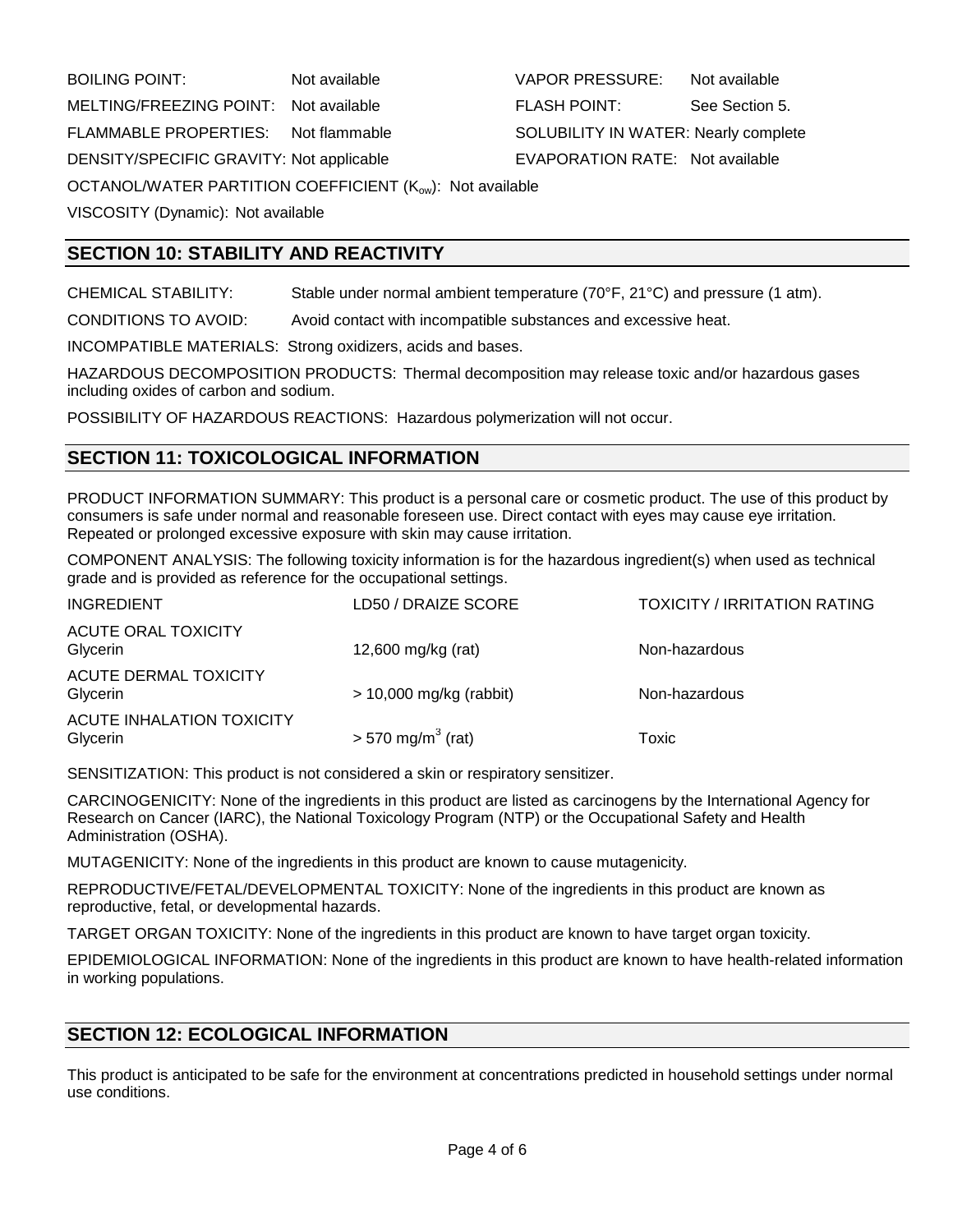PRODUCT / INGREDIENT LC50/EC50 (ANIMAL SPECIE) TOXICITY RATING

VERTEBRATES INVERTEBRATES

Glycerin **196-hr LC50: 50 mg/L (Oncorhynchus mykiss)** Harmful Harmful

Glycerin **24-hr EC50: > 500 mg/L (Daphnia magna)** Practically Non-Hazardous Practically Non-Hazardous

ENVIRONMENTAL FATE: No environmental fate data exists for the product. The product is anticipated to be rapidly biodegradable.

PERSISTENCE AND DEGRADABILITY: The persistence and degradability of this product has not been determined.

BIOACCUMULATION POTENTIAL: The bioaccumulation potential of this product has not been determined.

MOBILITY: The mobility of this product (in soil and water) has not been determined.

# **SECTION 13: DISPOSAL CONSIDERATIONS**

WASTE NUMBER AND DESCRIPTION:Not applicable, not regulated.

DISPOSAL CONSIDERATIONS: This product is not a RCRA hazardous waste and can be disposed of in accordance with federal, state and local regulations.

# **SECTION 14: TRANSPORT INFORMATION**

## **GROUND TRANSPORT**

DOT Hazard Class: Not regulated Packing Group: Not applicable Packing Group: UN/NA Number:

DOT Proper Shipping Name: Not applicable Shipping Label Information: Not applicable UN/NA Number: Not applicable

ICAO/IATA Hazard Class: Not regulated IMDG/IMO Hazard Class: Not regulated ICAO/IATA Proper Shipping Name: Not applicable IMDG/IMO Proper Shipping Name: Not applicable

## **AIR TRANSPORT (ICAO/IATA) MARINE TRANSPORT (IMDG/IMO)**

# **SECTION 15: REGULATORY INFORMATION**

# **UNITED STATES:**

OSHA HAZARD COMMUNICATION RULE, 29 CFR 1910.1200:

The Occupational Safety and Health Administration requires Material Safety Data Sheets to provide any hazards that may be associated with the product, and make this information available in the workplace. Since the use pattern and exposure in the workplace are generally not consistent with those experienced by consumers, this MSDS may contain additional health hazard information not pertinent to consumer use.

## FOOD AND DRUG ADMINISTRATION:

This product is regulated as a cosmetic under the Food and Drug Administration.

EPA - SARA TITLE III SECTION 313: Not applicable - Consumer product.

EPA CERCLA/SARA TITLE III SUPERFUND AMENDMENT AND REAUTHORIZATION ACT: This product contains no CERCLA/SARA Title III materials. This product contains no hazardous chemicals reportable under Sections 311/312. This product contains no hazardous chemicals reportable under Section 304.

TSCA: All components of this product are either listed on or exempt from the U.S. Toxic Substances Control Act (TSCA) chemical substance inventory.

# **STATE REGULATIONS**

CALIFORNIA PROPOSITION 65: This product does not contain substances listed under California Proposition 65.

# **CANADA:**

CANADIAN ENVIRONMENTAL PROTECTION ACT: